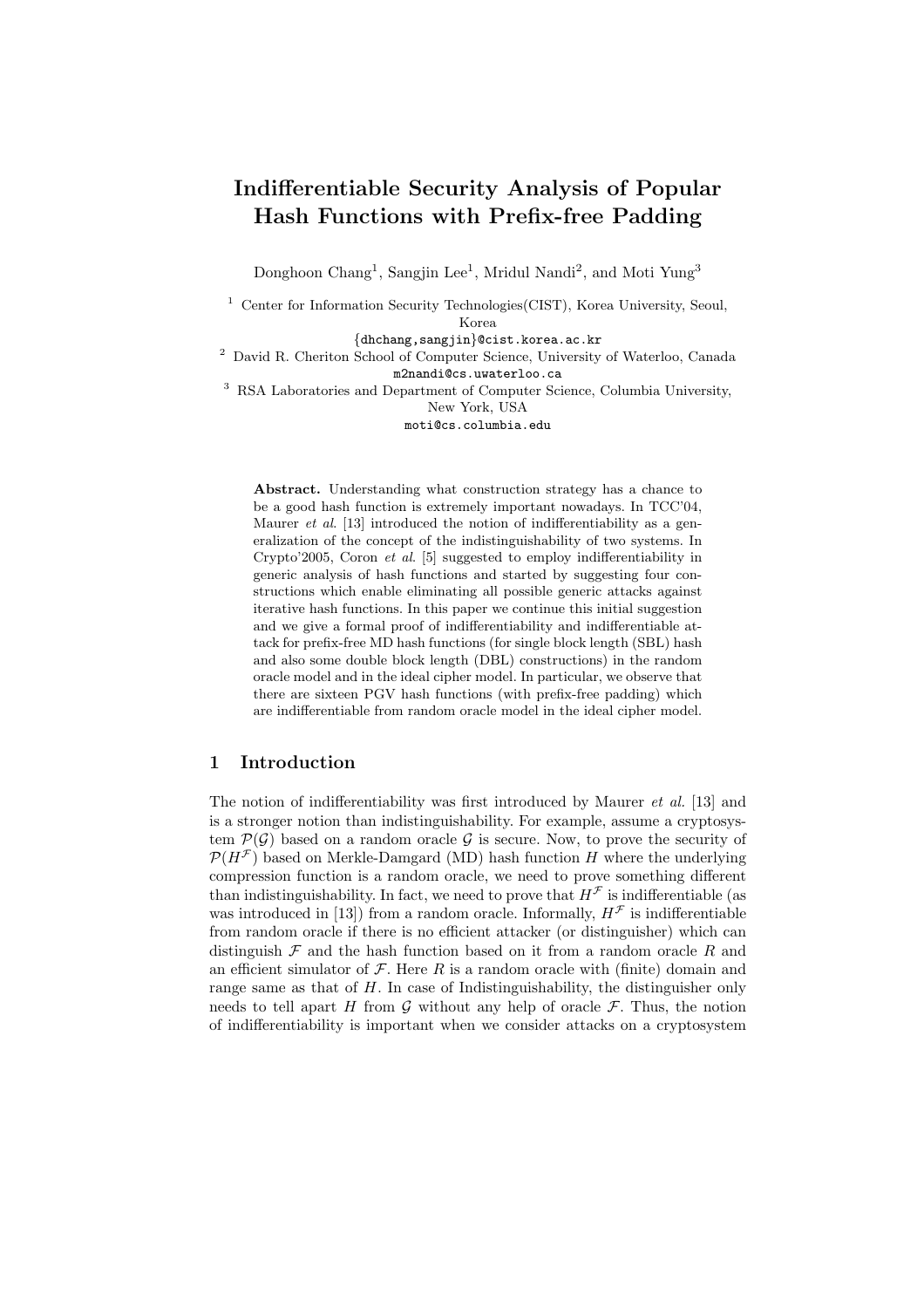based on some ideal primitive where the attacker has some access on the computation of the primitive. In the case of hash function  $H^{\mathcal{F}}$ , the attacker can also compute  $\mathcal F$  as it is a random oracle which can be computed publicly. So this new notion is important for stronger attackers. If the attacker does not have that access (to the random oracle) then merely indistinguishability will suffice to preserve the security of the cryptosystem.

Recently, Coron et al. [5] suggested to employ the notion for analysis of hash functions and they proved that the classical MD iteration is not indifferentiable with random oracle when the underlying compression function is random oracle. They have also stated indifferentiability for prefix-free MD hash functions or some other definition of hash functions like HMAC, NMAC, chop-MD hash function. They also have stated indifferentiability for Davis-Meyer construction (which is one of the classical PGV construction [17]) in the ideal cipher model.

Our Results: In this paper we extend the use of indifferentiability in analyzing hash functions, and we present a proof methodology for determining indifferentiability. We discuss indifferentiability of several known hash constructions with the random oracle model including the prefix free MD hash function. We consider all collision secure PGV hash functions in the ideal cipher model [2] (there are twenty such hash functions). It is easy to check that under ideal cipher model the underlying compression function is not indifferentiable with random oracle. So we can not use the indifferentiability result directly for prefix-free MD hash function (where we need the underlying compression function as a random oracle). But we will show that out of twenty, sixteen hash functions with prefix free padding are indifferentiable from random oracle. We also prove the indifferentiability of some known Double length hash functions in the random oracle model for the underlying single length compression function. Finally, we will also show several differentiability attacks on block-cipher based on double length hash function namely, PBGV, LOKI-DBH, MDC2 etc.

Organization: The organization of this paper is as follows. In section 2, we define notations and describe the security notion of indifferentiability with some mathematical background and notations which will help to prove the security later. In section 3, we provide formal proofs of prefix-free single length MD hash functions, PGV hash functions, and double length hash function. Then, in section 4, we show the differentiability of some SBL and DBL hash functions. Finally we conclude.

## 2 Preliminaries and Related Work

In this section, we briefly describe random oracle and ideal cipher model and we review how the adversary works in these model. Then some designs of hash functions are stated.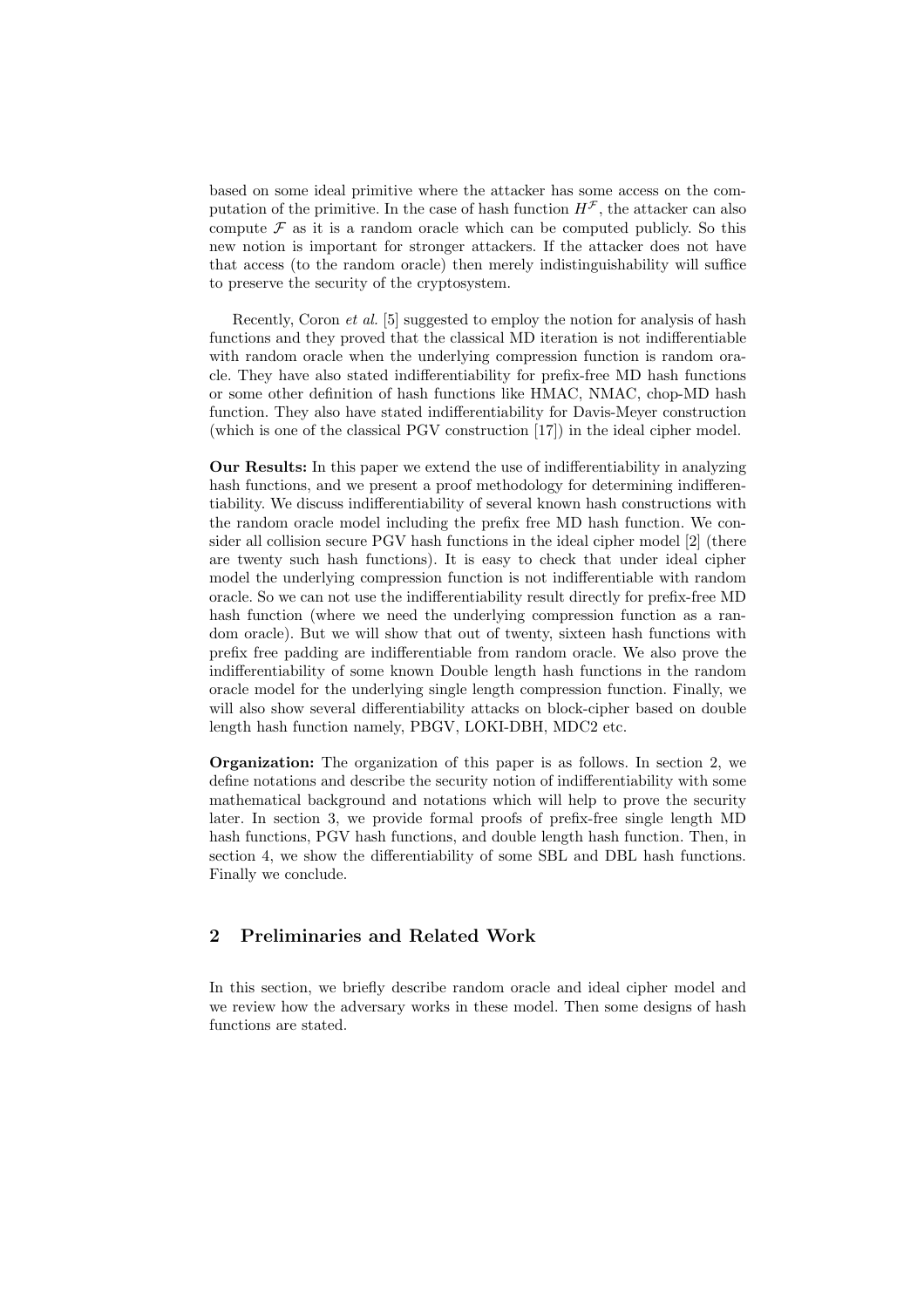#### 2.1 Ideal Model and Iterated structure

**Random Oracle Model**: f is said to be a *random oracle* from  $X$  to Y if for each  $x \in X$  the value of  $f(x)$  is chosen randomly from Y. More precisely,  $Pr[f(x) = y | f(x_1) = y_1, f(x_2) = y_2, \ldots, f(x_q) = y_q] = \frac{1}{M}$ , where  $x \notin \{x_1, \ldots, x_q\}, y, y_1, \cdots, y_q \in Y$  and  $|Y| = M$ . There is an equivalent way to look a random function: Consider  $\mathsf{Map}(X \to Y)$ , the set of all mappings from X to Y.  $f$  is said to be a random oracle if it is chosen uniformly from the set Map( $X \to Y$ ). The adversary A can only query f adaptively, say by inputting  $x_1, \dots, x_q$ , where q is the total number of queries. Let  $y_1, \dots, y_q$  be the responses of these queries, i.e.,  $f(x_1) = y_1, \dots, f(x_q) = y_q$ . Since an adversary makes queries adaptively, the  $i^{th}$  query  $x_i$  only depends on previous query-responses (in short,  $(q-r)$   $(x_1, y_1), \cdots, (x_{i-1}, y_{i-1})$  and on the random coins selected by the adversary.

Ideal Cipher Model : Ideal cipher model is the one dating back to Shannon [19] and used, e.g., in [7, 10, 20]. Let  $\text{Bloc}(\mathcal{K}, X) = \{E : \mathcal{K} \times X \to X; E(k, \cdot) \text{ is a }$ permutation for each  $k \in \mathcal{K}$ . As above, a function E is chosen uniformly from the set  $\text{Bloc}(\mathcal{K}, X)$ . As  $E(k, \cdot)$  (we also use the notation  $E_k(\cdot)$ ) is a permutation, an adversary A can have access to two oracles E and  $E^{-1}$ . Thus, the q-r's look like  $(\sigma_1, k_1, x_1, y_1), \cdots, (\sigma_q, k_q, x_q, y_q),$  where  $\sigma_i = \pm 1$  and  $E_{k_i}(x_i) = y_i, i \leq i \leq q$ . If  $\sigma_i = 1$  then adversary makes E query with input  $(k_i, x_i)$  and response is  $y_i$  and if  $\sigma_i = -1$  then adversary makes  $E^{-1}$  query with input  $(k_i, y_i)$  and response is  $x_i$ . Now one can check that, for each  $k, E_k(\cdot)$  behaves like a random permutation (i.e.,  $Pr[E_k(x) = y | E_k(x_1) = y_1, \ldots, E_k(x_q) = y_q] = \frac{1}{M-q}$ , where  $x \notin \{x_1, \ldots, x_q\}, y \notin \{y_1, \cdots, y_q\} \subseteq Y$  and  $|Y| = M$ ) and for different choices of keys  $k_1, \ldots, k_l, E_{k_1}(\cdot), \ldots, E_{k_l}(\cdot)$  are independently distributed. See [2] for more details and discussions about black-box models.

**Iterated Hash Function** : Now given a function  $F: Y \times B \rightarrow Y$ , one can define an iterated function  $F^* : Y \times B^* \to Y$  as follows :

$$
F^*(x, m_1, m_2, \cdots, m_l) = F(\cdots F(x, m_1), \cdots, m_\ell), m_i \in B, x \in Y
$$

where  $B^* = \bigcup_{i \geq 0} B^i$ . Let M be a message space (finite) and  $g : \mathcal{M} : \to B^*$ be any function called a padding rule. Then the MD-Hash function based on a compression function F, a fixed initial value  $\mathsf{IV} \in Y$  and a padding rule  $g(\cdot)$ is  $MD_{g}^{F}(M) = F^{*}(W, g(M))$ . A padding rule is called a prefix-free if  $M_{1} \neq$  $M_2 \Rightarrow g(M_1)$  is not a prefix of  $g(M_2)$ . Coron *et al.* [5] considered prefix-free MD iteration and suggested indifferentiability from random oracle model.

Given a compression function  $F: Y \times B \to Y$ , one can also define a wide compression function  $W: Y' \times B' \rightarrow Y'$ , where Y' is a bigger set than Y. For example, in case of a double length compression function  $Y' = Y \times Y$ . An example of a general class of double length compression functions due to Nandi [15] is as follows :  $W(x_1, x_2, m) = F(x_1 \| x_2, m) \| F(p(x_1 \| x_2), m),$ where  $x_1, x_2 \in Y, m \in B', F : Y \times (Y \times B') \to Y$  and p is a permutation on  $Y \times Y$  so that it does not have any fixed point (y is called fixed point of p if  $p(y) = y$ .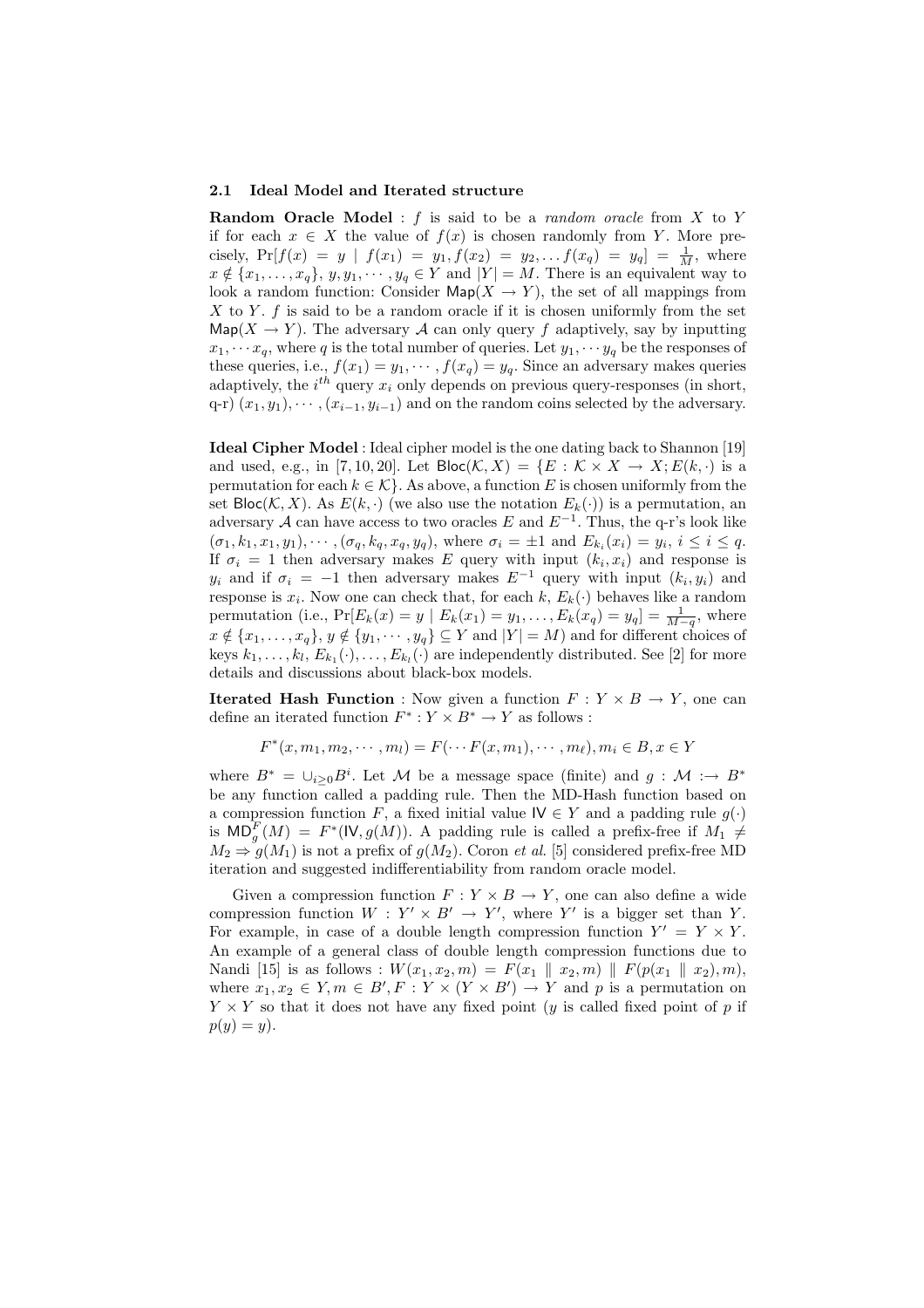#### 2.2 Known Results on Indifferentiability

In this section we give a brief introduction of indifferentiability and state some known results on it.

**Definition 1.** [5] A Turing machine  $C$  with oracle access to an ideal primitive F is said to be  $(t_D, t_S, q, \varepsilon)$  indifferentiable from an ideal primitive G if there exists a simulator  $S$  such that for any distinguisher  $D$  it holds that :

$$
|\Pr[D^{C,\mathcal{F}}=1]-\Pr[D^{\mathcal{G},S}=1]<\varepsilon
$$

The simulator has oracle access to G and runs in time at most  $t<sub>S</sub>$ . The distinguisher runs in time at most  $t_D$  and makes at most q queries. Similarly,  $C^{\mathcal{F}}$  is said to be (computationally) indifferentiable from  $\mathcal G$  if  $\varepsilon$  is a negligible function of the security parameter k (for polynomially bounded  $t_D$  and  $t_S$ ).

In this paper, we will mainly consider  $C = H^{\mathcal{F}}$ , where H is MD (or prefix-free MD) hash function based on the random oracle model (or ideal cipher model)  $\mathcal F$ and  $G$  is a random oracle with same domain and range as the hash function. In case of ideal cipher model the distinguisher can access both  $\mathcal F$  and  $\mathcal F^{-1}$  oracles and the simulator has to simulate both.

The following Theorem [13] due to Maurer et al. is related to this paper. We explain the theorem for random oracle model of hash functions. Suppose a hash function (in some design of iteration)  $H$  based on a random oracle (or an ideal cipher)  $\mathcal F$  is indifferentiable from a random oracle G. Then a cryptosystem  $\mathcal P$ based on the random oracle G is at least as secure as the cryptosystem  $\mathcal P$  based on the hash function  $H$  in the random oracle model (or an ideal cipher model) F. Here, F is the underlying compression function of H (or block-cipher in case of block cipher based hash function). The original theorem as stated below is a more general statement.

**Theorem 1.** [13] Let  $P$  be a cryptosystem with oracle access to an ideal primitive G. Let H be an algorithm such that  $H^{\mathcal{F}}$  is indifferentiable from G. Then cryptosystem  $P$  is at least as secure in the  $\mathcal F$  model with algorithm  $H$  as in the G model.

Coron et al. stated the indifferentiability of prefix free MD construction in random oracle (or in ideal cipher model in the case of block-cipher based construction). In [5] the following theorems are stated.

**Theorem 2.** [5] The prefix-free MD construction is  $(t_D, t_S, q, \varepsilon)$ -indifferentiable from a random oracle, in the random oracle model for the compression function, for any  $t_D$ , with  $t_S = \ell \cdot O(q^2)$  and  $\varepsilon = 2^{-n} \cdot \ell^2 \cdot O(q^2)$ , where  $\ell$  is the maximum length of a query made by the distinguisher D.

Theorem 3. The Davis-Meyer Hash function (based on the compression function  $f(x,m) = E_m(x) \oplus x$  and a prefix free padding g) MD<sub>g</sub> is  $(t_D, t_S, q, \varepsilon)$ indifferentiable from a random oracle, in the ideal cipher model, for any  $t_D$ , with  $t_S = \ell \cdot O(q^2)$  and  $\varepsilon = 2^{-n} \cdot \ell^2 \cdot O(q^2)$ , where  $\ell$  is the maximum length of a query made by the distinguisher D.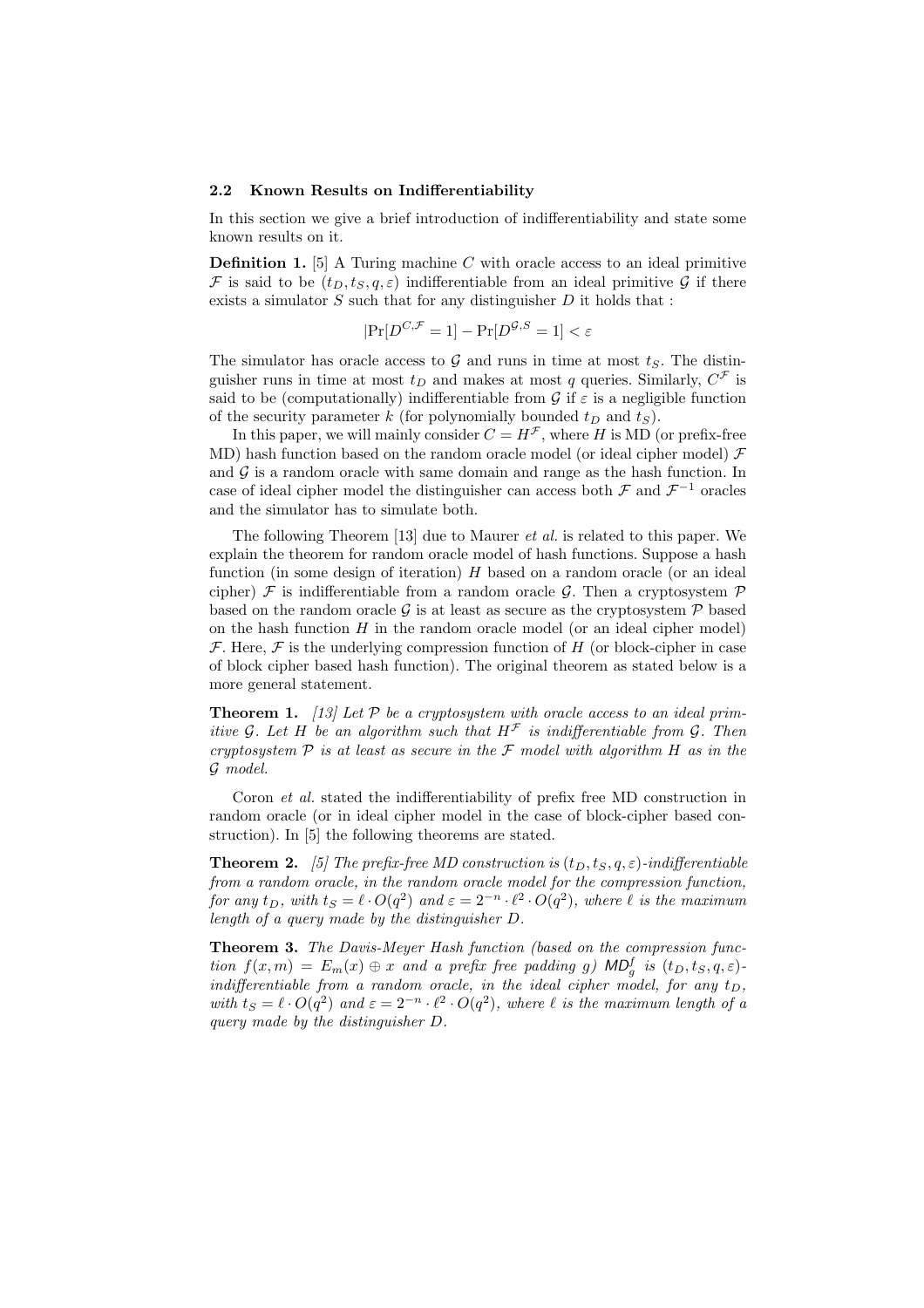#### 2.3 Adversary in the random oracle model

A binary relation  $\mathcal{R}$  on  $(X \times B, X)$  is a subset of  $X \times B \times X$ . A relation is called functional relation (or partial functional relation) if for each  $(x, m) \in X \times B$  there exists at most one  $y \in X$  such that  $(x, m, y) \in \mathcal{R}$ . Thus, a partial functional relation is uniquely characterized by a partial function  $f: X \times B \to X$  (a partial function may have some points on domain where the functional value is not defined). Now given a relation  $\mathcal{R}$  on  $(X \times B) \times X$ , one can define a *functional closure* relation  $\mathcal{R}^*$  on  $(X \times B^*) \times X$  which is a minimal relation containing  $\mathcal{R}$ such that following are true:

1.  $(x_1, M_1, x_2), (x_2, M_2, x_3) \in \mathcal{R}^* \Longrightarrow (x_1, M_1 \parallel M_2, x_3) \in \mathcal{R}^*$ . 2.  $(x_1, M_1 \parallel M_2, x_3), (x_1, M_1, x_2) \in \mathcal{R}^* \Longrightarrow (x_2, M_2, x_3) \in \mathcal{R}^*.$ 

Thus, if R corresponds to a partial function  $f : X \times B \to X$ , then  $\mathbb{R}^*$ corresponds to the partial function  $f^*$  which is obtained from the partial function f iteratively. Sometimes, we use a more appealing notation  $x_1 \rightarrow_{M_1} x_2 \in \mathcal{R}$ (or  $x_1 \rightarrow_{M_1} x_2$  when the relation is clear from the context) to denote that  $(x_1, M_1, x_2) \in \mathcal{R}^*$ . Thus, in terms of this notation,  $\mathcal{R}^*$  is the minimal relation containing  $R$  with the following conditions:

- 1. If  $x_1 \rightarrow_{M_1} x_2 \rightarrow_{M_2} x_3$ , then  $x_1 \rightarrow_{M_1 \parallel M_2} x_3$  (transitive property).
- 2. If  $x_1 \rightarrow_{M_1} x_2$  and  $x_1 \rightarrow_{M_1 \parallel M_2} x_3$ , then  $x_2 \rightarrow_{M_2} x_3$  (substitute property).

Let D be a distinguisher (or an adversary) in the indifferentiable attack. He has an access to two oracles  $\mathcal{O}_1$  and  $\mathcal{O}_2$ . In this scenario, either  $(\mathcal{O}_1, \mathcal{O}_2) = (H, f)$ or  $(\mathcal{O}_1, \mathcal{O}_2)$  = (Rand, S), where  $H = \mathsf{MD}^f_g$  (prefix free MD hash function with fixed initial value IV), S is any simulator, f and Rand are random oracles from  $X \times B$  to X and from M to X respectively. Distinguisher is making successive queries of  $\mathcal{O}_1$  or  $\mathcal{O}_2$ . Suppose the i<sup>th</sup> query is an  $\mathcal{O}_1$  query with the message  $M \in \mathcal{M}$  and the response of the query is h (say), then we write  $r_i = \mathsf{IV} \rightarrow_{g(M)} h$ . Otherwise,  $r_i = h_1 \rightarrow_m h_2$  for  $\mathcal{O}_2$  query  $(h_1, m)$  with response  $h_2$ . Let  $\mathcal{R}_i = \{r_1, \dots, r_i\}$  be the relation characterizing the query-response after the *i*<sup>th</sup> query and  $\mathcal{R}_i^*$  be the functional closure of  $\mathcal{R}_i$  characterizing the view of the distinguisher after i<sup>th</sup> query. Thus,  $\mathcal{Q} = (\mathcal{R}_1, \mathcal{R}_2, \cdots, \mathcal{R}_q)$  be the complete query-response tuple and  $V = (\mathcal{R}_1^*, \mathcal{R}_2^*, \cdots, \mathcal{R}_q^*)$  be the complete view of the distinguisher D, where q is the total number of queries. Now we define some terminology which will be useful in this context.

- 1. Define support of a relation  $\mathcal{R}_i$  by a subset of X,  $\mathsf{Supp}(\mathcal{R}_i) = \{h : h \to_m\}$  $h_1 \in \mathcal{R}_i$   $\cup$   $\{h : h_1 \rightarrow_m h \in \mathcal{R}_i\}$   $\cup$   $\{W\}$ . Note that,  $\mathsf{Supp}(\mathcal{R}_i) = \mathsf{Supp}(\mathcal{R}_i^*)$ .
- 2. We say,  $r_i$  is a *trivial query* if  $r_i \in \mathcal{R}_{i-1}^*$ . Since g is a prefix-free padding,  $r_i$ can be trivial query only if any one of the following holds :
	- (a)  $r_i = \mathsf{IV} \rightarrow_{g(M)} h_\ell$ , where  $\mathsf{IV} = h_0 \rightarrow_{m_1} h_1 \rightarrow_{m_2} \ldots h_{\ell-1} \rightarrow_{m_\ell} h_\ell \in \mathcal{R}_{i-1}^*$ and  $g(M) = m_1 \parallel \ldots \parallel m_\ell$ .
	- (b)  $r_i = h_{\ell-1} \rightarrow_{m_\ell} h_\ell$ , where  $\mathsf{IV} = h_0 \rightarrow_{m_1} h_1 \rightarrow_{m_2} \ldots h_{\ell-1}$ ,  $\mathsf{IV} \rightarrow_{g(M)} h_\ell \in$  $\mathcal{R}_{i-1}^*$  and  $g(M) = m_1 \parallel \ldots \parallel m_\ell$ .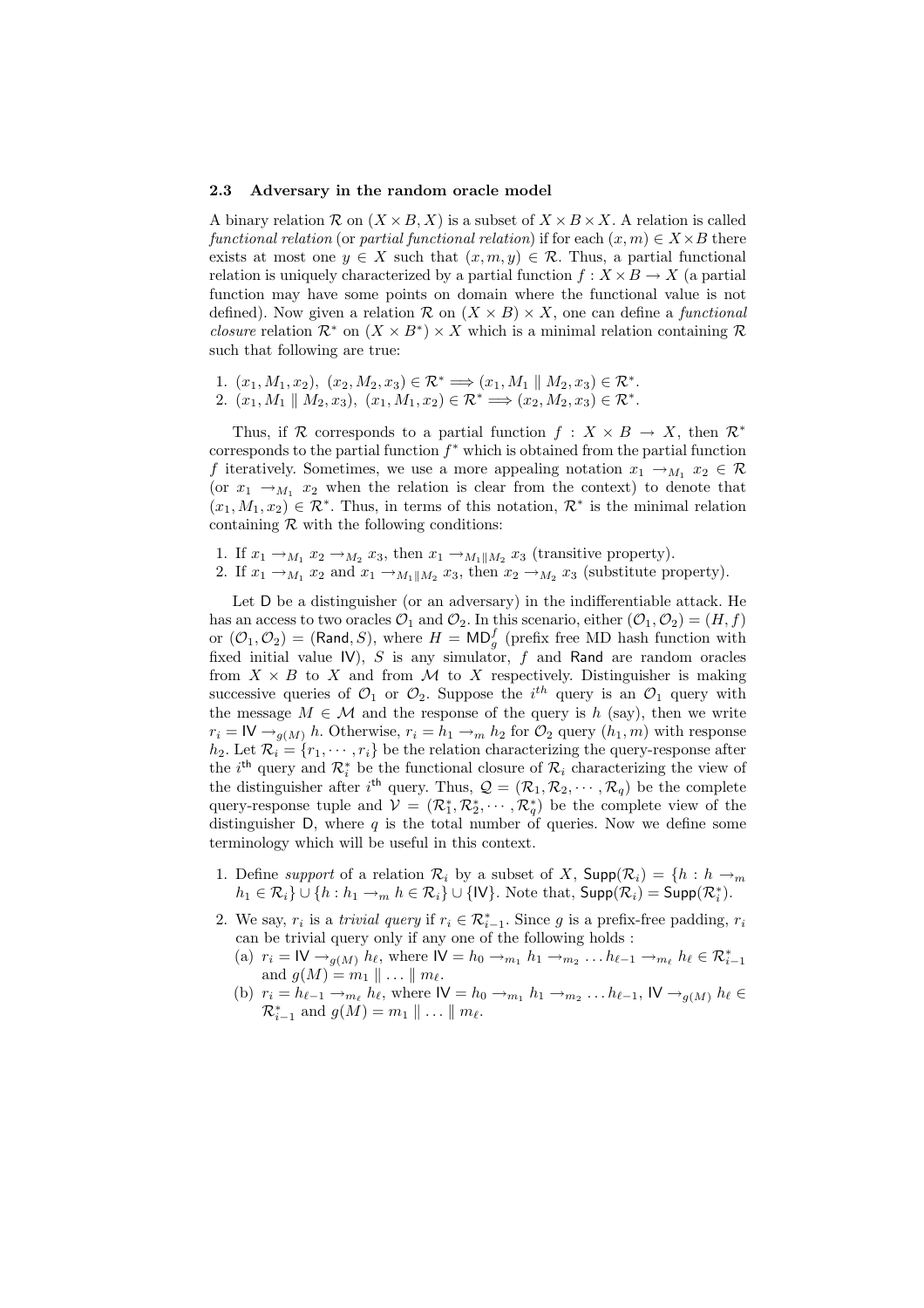- (c)  $r_i$  is a repetition query i.e.  $r_i = r_j$  for some  $j < i$ . For simplicity, we can assume that there is no repetition query as distinguisher's point of view it doest not help anything.
- 3. We say V is not *collision free* (or in short  $\neg$  CF) if for some i,  $r_i = h \rightarrow_M h'$ is non trivial and  $h' \in \text{Supp}(\mathcal{R}_{i-1}) \cup \{h\}.$

# 3 Security Analysis

In this section, we explain how to obtain a formal proof of indifferentiability of prefix-free single length or double length or block-cipher based MD hash functions. Let E be an event which is only a function of the view of the distinguisher. In this case we consider complement of the collision-free event  $(\neg \mathsf{CF})$ . Thus, there are events  $E_1$  and  $E_2$  for E when D interact with  $(H, f)$  and  $(Rand, S)$ , respectively. If this event is defined carefully so that

- 1.  $(H, f)$  and (Rand, S) are identically distributed conditioned on the past view of the distinguisher and E does not occur, and
- 2. if  $Pr[E_1], Pr[E_2] \leq \text{max}$ , where max is some negligible function.

Because of item 1,  $Pr[D^{H,f} \to 1 \mid \neg E_1] = Pr[D^{R,S} \to 1 \mid \neg E_2]$ . Then, one can show the indifferentiability of  $H$  with the random oracle model. More precisely,

$$
Adv(D) = | Pr[D^{H,f} \rightarrow 1] - Pr[D^{R,S} \rightarrow 1] |
$$
  
\n
$$
= | Pr[D^{H,f} \rightarrow 1 | E_1] \times Pr[E_1] + Pr[D^{H,f} \rightarrow 1 | \neg E_1] \times Pr[\neg E_1]
$$
  
\n
$$
-Pr[D^{R,S} \rightarrow 1 | E_2] \times Pr[E_2] - Pr[D^{R,S} \rightarrow 1 | \neg E_2] \times Pr[\neg E_2] |
$$
  
\n
$$
\leq \max \times | Pr[D^{H,f} \rightarrow 1 | E_1] - Pr[D^{R,S} \rightarrow 1 | E_2] |
$$
  
\n
$$
+ Pr[D^{H,f} \rightarrow 1 | \neg E_1] \times | Pr[\neg E_1] - Pr[\neg E_2] |
$$
  
\n
$$
= \max \times | Pr[D^{H,f} \rightarrow 1 | E_1] - Pr[D^{R,S} \rightarrow 1 | E_2] |
$$
  
\n
$$
+ Pr[D^{H,f} \rightarrow 1 | \neg E_1] \times | Pr[E_1] - Pr[E_2] |
$$
  
\n
$$
\leq \max \times | Pr[D^{H,f} \rightarrow 1 | E_1] - Pr[D^{R,S} \rightarrow 1 | E_2] |
$$
  
\n
$$
+ \max \times Pr[D^{H,f} \rightarrow 1 | E_1] - Pr[D^{R,S} \rightarrow 1 | E_2] |
$$
  
\n
$$
\leq 2 \times \max
$$

In (1),  $Pr[D^{H,f} \to 1 \mid \neg E_1] = Pr[D^{R,S} \to 1 \mid \neg E_2]$  and in (2),  $Pr[\neg E_2]$  –  $Pr[\neg E_1] = Pr[E_1] - Pr[E_2]$ . Thus we have,

$$
Adv(D) \le 2 \times max\{Pr[E_1], Pr[E_2]\} \qquad \qquad \cdots \cdots (3)
$$

Similarly, if  $H$  is based on the block cipher  $E$ , we have three set of oracles  $(H^E, E, E^{-1})$  or (Rand,  $S, S^{-1}$ ). Then we can proceed as like above.

### 3.1 Indifferentiability of prefix free single length MD hash functions

Now we define a simulator  $S$  which simulates  $f$  so that no distinguisher can distinguish  $(R, S)$  with  $(H, f)$ , where R and f are assumed to be random oracles and  $H$  is the prefix-free hash function based on  $f$ .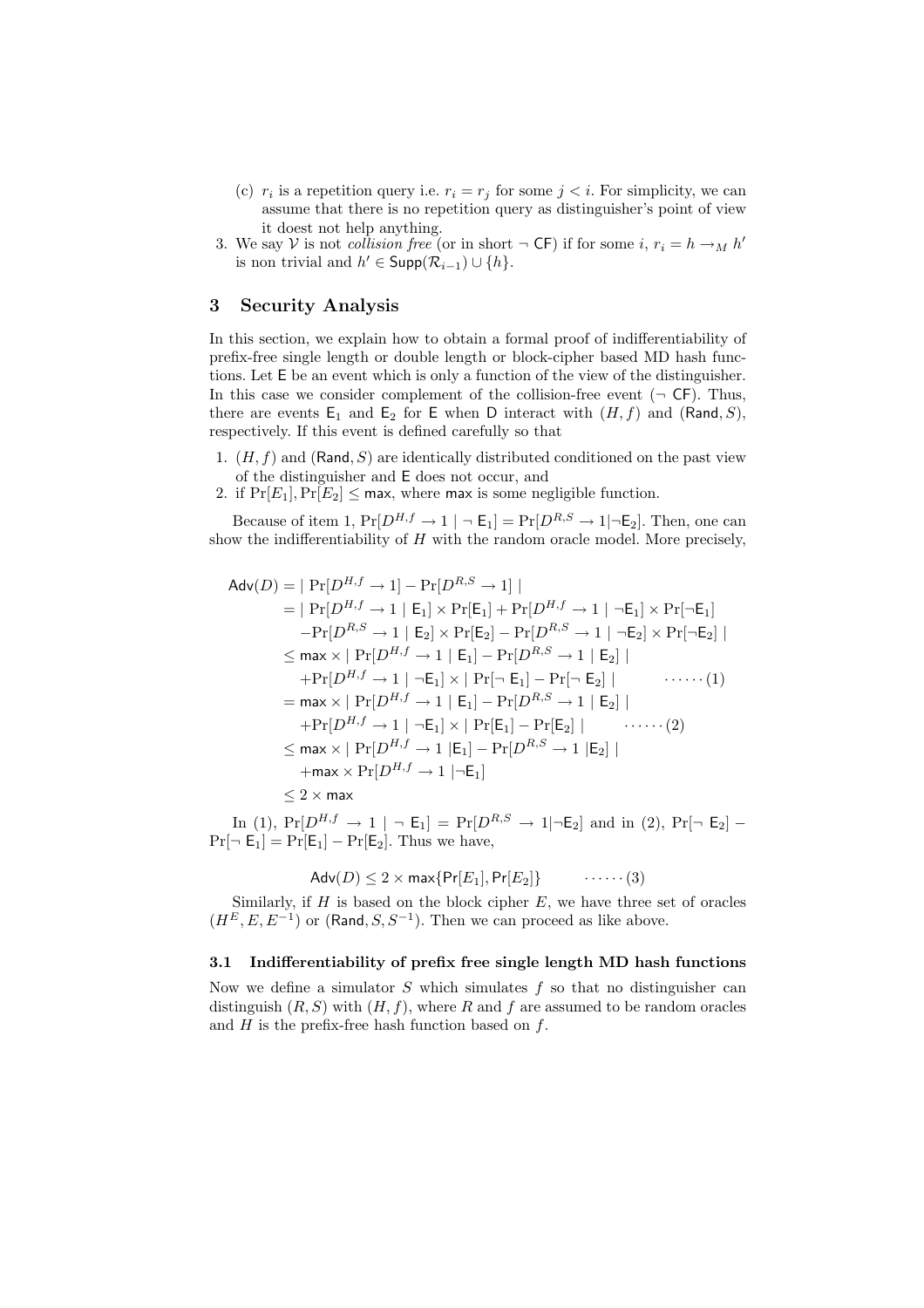**Simulator :** The simulator keeps the relations  $(\mathcal{R}_1, \ldots, \mathcal{R}_{i-1})$ . Initially,  $\mathcal{R}_0 = \emptyset$ . On the  $i^{\text{th}}$  query  $(h_i, x_i)$ , the response of S is as follow

- 1. If ∃ IV  $\rightarrow_N h_i \in \mathcal{R}_{i-1}, g(M) = N \parallel x_i$ , then run Rand(M) and obtain the response  $h^*$ .  $\mathcal{R}_i = \mathcal{R}_{i-1} \cup \{h_i \to x_i, h^*\}$  and return  $h^*$ . For more than one choices of M, return a random string  $h^*$  (this will never happen if  $(\mathcal{R}_1, \ldots, \mathcal{R}_q)$  is collision-free).
- 2. Else return a random string  $h^*$  and  $\mathcal{R}_i = \mathcal{R}_{i-1} \cup \{h_i \to_{x_i} h^*\}.$

If distinguisher is making at most  $q$  queries then one can design the above simulator so that it runs in time  $O(\ell q)$ . In the worst case, simulator has to back track to initial value to check whether condition (1) is satisfied or not and this is needed at most  $O(\ell q)$  time. Note that in [5] time complexity for simulator is  $O(\ell q^2)$ .

Distribution of oracles : Here, we study the conditional distribution of all oracles given the past view of the distinguisher and the collision-freeness of the view.

Let  $\mathcal{Q}_i$  be the set of all query-response after i queries. Let  $\mathsf{CF}_1$  and  $\mathsf{CF}_2$  denote that the complete view V is collision free (CF) in case of  $(H, f)$  and  $(Rand, S)$ queries, respectively. Given  $\mathcal{Q}_{i-1} \wedge \mathsf{CF}$ , the i<sup>th</sup> query  $r_i$  is a trivial query in  $(H, f)$ if and only if so is in  $(Rand, S)$  and the response of the trivial query is uniquely determined by the previous view. So, output of  $H$  or  $S$  is same as output of Rand or  $S$  respectively. So assume that  $r_i$  is not a trivial query.

**Lemma 1.** Given  $\mathcal{Q}_{i-1} \wedge \mathsf{CF}$ , the conditional distribution of H, f, Rand and S on i<sup>th</sup> query  $(h_i, x_i)$  is uniformly distributed on the set  $X \setminus (\textsf{Supp}(\mathcal{R}_{i-1}) \cup \{h_i\})$ provided it is not a trivial query  $(h_i = IV$  for  $\mathcal{O}_1$  oracle query).

**Proof.** In case of Rand and  $S$ , as  $CF_2$  is not true the output is drawn randomly outside the set  $\mathsf{Supp}(\mathcal{R}_{i-1})\!\cup\!\{h_i\}.$  In case of <code>Rand</code> query  $M,$  since  $r_i$  is a nontrivial query,  $\mathsf{Rand}(M)$  hash has not been queried before even by the simulator. So, condition on  $\mathsf{CF}_2$  the distribution of  $\mathsf{Rand}(M)$  is uniformly distributed on the set  $X \setminus (\mathsf{Supp}(\mathcal{R}_{i-1}) \cup \{IV\})$ . In case of S query  $(h_i, x_i)$  query, the output is not random only if it is trivial query (where the case (1) of the simulator occurs and for the corresponding message  $M$  Rand $(M)$  has been queried before by the distinguisher). So it is true for both Rand and  $S$ . Now we will prove it for  $H$ .

Let  $S_i = \textsf{Supp}(\mathcal{R}_{i-1}) \cup \{h_i\}$ . If we can prove that for all  $a \neq a' \notin S_i$ ,  $Pr[H(M) = a | Q_{i-1} \wedge CF_1] = Pr[H(M) = a' | Q_{i-1} \wedge CF_1]$  then we are done since for all other choices of a the probability is zero because of condition of  $CF_1$ . Given a and a', Let  $A = \{f : X \times B \to X : H^f(M) = a \wedge f \text{ satisfies } \mathcal{Q}_{i-1}\}.$ Similarly define A' for a'. Now one can define a bijection  $\phi$  between A and A' in the following way.

1. If  $f \in A$  then  $\phi(f)(h, x) = f(h, x)$  if  $\{f(h, x), h\} \cap \{a, a'\} = \phi$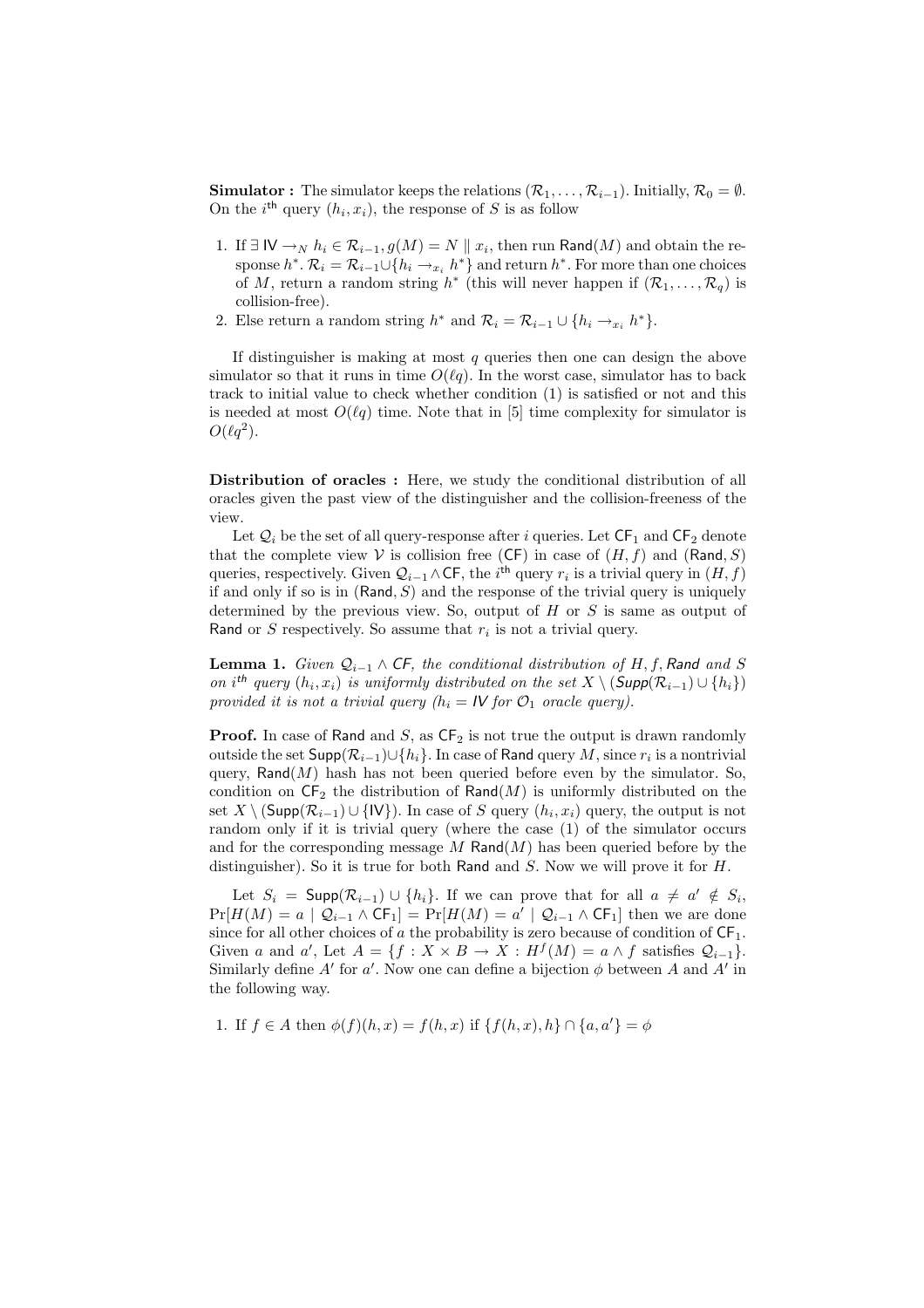- 2.  $\phi(f)(a,x) = f(a',x)$  if  $f(a',x) \notin \{a,a'\}$ . Similarly,  $\phi(f)(a',x) = f(a,x)$  if  $f(a, x) \notin \{a, a'\}.$
- 3. If  $h \notin \{a, a'\}$  but  $f(h, x) = a$  then  $\phi(f)(h, x) = a'$ . Similarly,  $f(h, x) = a'$ then  $\phi(f)(h, x) = a$ .
- 4. There are four other possibilities i.e.
	- (a) if  $f(a, x) = a$  then  $\phi(f)(a', x) = a'$ .
	- (b) if  $f(a, x) = a'$  then  $\phi(f)(a', x) = a$ .
	- (c) if  $f(a', x) = a$  then  $\phi(f)(a, x) = a'$ .
	- (d) if  $f(a', x) = a'$  then  $\phi(f)(a, x) = a$ .

Now it is easy to check that  $\phi(f)$  is well defined and it belongs to A'. Here, we mainly interchange the role of  $a$  and  $a'$  in all possible cases of input and output keeping other values the same. Thus, given  $H^f(M) = a$ , we should have  $H^{\phi(f)}(M) = a'$  keeping all other equalities fixed (in  $\mathcal{Q}_{i-1}$ ). Now it is also easy to check that this is a bijection as we can define the inverse function similarly. Thus,  $|A| = |A'|$  and hence the probabilities are equal. We can prove similarly for the distribution of  $f$ . So we skip the proof of this. п

Now we bound the probability of collision events for both cases.

**Lemma 2.**  $Pr[\neg \mathsf{CF}_1] = O(\frac{l^2q^2}{2^n})$  and  $Pr[\neg \mathsf{CF}_2] = O(\frac{q^2}{2^n})$ , where l is the maximum number of blocks in H-query and  $|X| = 2^n$ .

Proof. We first assume that there is no trivial query. If it is there, then we have less probability as it does not help in collision. Now we compute the probability where all outputs (including the intermediate hash values for different messages) and inputs of  $f$  are distinct. Now any choices of input-outputs satisfying the above give all different inputs to  $f$ . Thus, the probability of any such choice is  $1/2^{nq'}$ , where q' is the total number of inputs of f. Number of choices of above tuples is at least  $(|X| - 1)(|X| - 3) \cdots (|X| - 2q' + 1)$ . Thus,  $Pr[CF_1] =$  $(|X|-1)(|X|-3)\cdots(|X|-2q'+1)/2^{nq'}=1-O(\frac{l^2q^2}{2^n})$ . In case of Pr[CF<sub>2</sub>], the probability is  $O(\frac{q^2}{2^n})$  as output of simulator and Rand is random except for nontrivial query. As nontrivial can not make collision we have the above collision probability.

Combining the lemmas and Equation (3) we obtain the following main theorem of this section.

Theorem 4. Prefix-free single length MD hash functions in a fixed-size random oracle model is  $(t_D, t_S, q, \epsilon)$ -indifferentiable from a random oracle, for any  $t_D$ , with  $t_S = l \cdot \mathcal{O}(q)$  and  $\epsilon = 2^{-n+1} \cdot l^2 \cdot \mathcal{O}(q^2)$ , where l is the maximum length of a query made by the distinguisher D.

### 3.2 Indifferentiability of prefix free PGV hash functions

Now we consider all collision secure PGV hash functions. We will show, in the prefix-free mode, that sixteen (indexed by  $1 \sim 16$  in table 1 of Appendix A)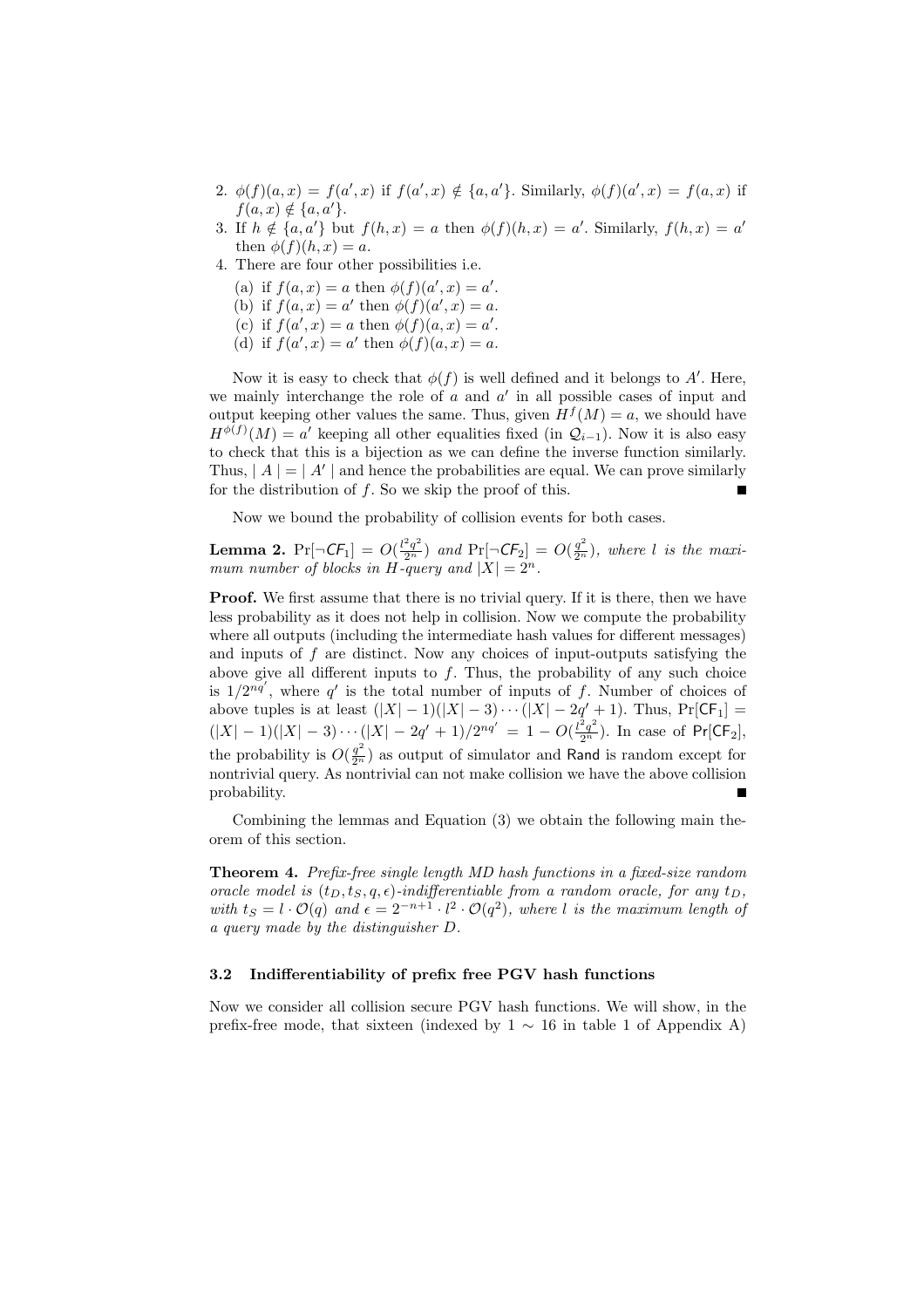out of twenty are also indifferentiable with random oracle. Others (indexed by 17 ∼ 20 in table 1 of Appendix A) are not indifferentiable from random oracle. It is easy to check that any PGV compression functions are not indifferentiable with random oracle.

Thus, we can not apply the previous theorem directly. First we consider the previous example  $f(h_{i-1}, m_i) = E_{m_i}(h_{i-1}) \oplus h_{i-1}$ . Coron *et al.* also considered this example and stated indifferentiability in [5]. We will define a simulator which simulates both E and  $E^{-1}$ . On query  $(1, \cdot, \cdot)$  it simulates E and on query  $(-1, \cdot, \cdot)$ it simulates  $E^{-1}$ .

**Simulator** Like the previous simulator, it also keeps the relations  $(\mathcal{R}_1, \ldots, \mathcal{R}_{i-1})$ . Initially,  $\mathcal{R}_0 = \emptyset$ . Let  $\{P_x\}_{x \in X}$  be a family of random permutation. Now the response of  $S$  is as follow:

- 1. On query  $(1, h_i, x_i)$ ,
	- (a) If  $\mathsf{IV} \to_{N} h_i$  and  $g(M) = N \parallel x_i$  then run Rand(M) and obtain the response  $h^*$ . Return  $h^* \oplus h_i$  and  $\mathcal{R}_i = \mathcal{R}_{i-1} \cup \{h_i \to_{x_i} h^*\}$  (otherwise behave randomly and similar to previous simulator this does not occur if collision-free occurs).
- (b) Else return  $P_{x_i}(h_i) = h^*, \mathcal{R}_i = \mathcal{R}_{i-1} \cup \{h_i \rightarrow_{x_i} h^* \oplus h_i\}.$
- 2. On query  $(-1, y_i, x_i)$ ,
	- (a) For each  $\mathsf{IV} \to_{N} h$  such that  $g(M) = N \parallel x_i$ , run Rand $(M) = h^*$ . If  $h^* \oplus h = y_i$ , return h and  $\mathcal{R}_i = \mathcal{R}_{i-1} \cup \{h_i \to x_i h^*\}$ . If there is more than one such  $M$  we say the event BAD occurs and return randomly.
	- (b) Else return  $P_{x_i}^{-1}(y_i) = h$  (say) and  $\mathcal{R}_i = \mathcal{R}_{i-1} \cup \{h_i \to_{x_i} h^* \oplus h_i\}$ .

The time complexity of the simulator is  $O(lq^2)$ . The worst case occurs to search all choices of  $\mathsf{IV} \to_M h$  in the case of  $S^{-1}$  query. We define the COLL as defined in previously or  $BAD$  occurs. Let  $D$  be a distinguisher keeping relations  $\mathcal{R}_i$  and  $\mathcal{R}_i^*$ . Note that,  $(E_x(y) = z \Leftrightarrow h \rightarrow_m h') \Longleftrightarrow m = x, h = y$  and  $h' = z \oplus y$ . Now for a random permutation either  $z$  or  $y$  is chosen randomly.

- 1. For E query, define  $S_i = \textsf{Supp}(\mathcal{R}_i) \oplus h_i \cup P_{x_i}[i]$ , where  $P_x[i]$  is the set of all images of  $P_x$  obtained from  $P_x$  or  $P_x^{-1}$ -query till  $i^{th}$  query of the distinguisher.
- 2. For  $E^{-1}$  query,  $S_i = \textsf{Supp}(\mathcal{R}_i) \cup (\textsf{Supp}(\mathcal{R}_i) \oplus y_i) \cup P_{x_i}^{-1}[i]$ , where  $P_x^{-1}[i]$  is the set of all images of  $P_x^{-1}$ .
- 3. Define,  $W_i = \{h \oplus h^* : \overline{W} \to_M h \to_m h^* \in \mathcal{R}_{i-1}^* \text{ and } M \parallel m = g(X) \text{ for }$ some  $X$ . This set is related to the BAD event.
- 4. Finally we define,  $Z_i = S_i \cup W_i \cup \{h_i\}$  (for R query  $h_i = \mathsf{IV}$ , for  $E^{-1}$  query we can ignore  $\{h_i\}$ ).

Now we say that  $V_i$  is not collision-free if for for some  $j \leq i$ , the output of  $O_2$  oracle (in  $j<sup>th</sup>$  query) is in  $W_i$  and it is not a trivial query. This definition is a modified definition of previous collision-free. Here we change the collision set to  $W_i$ . Similar to the previous results we have the following lemma and main theorem of this section.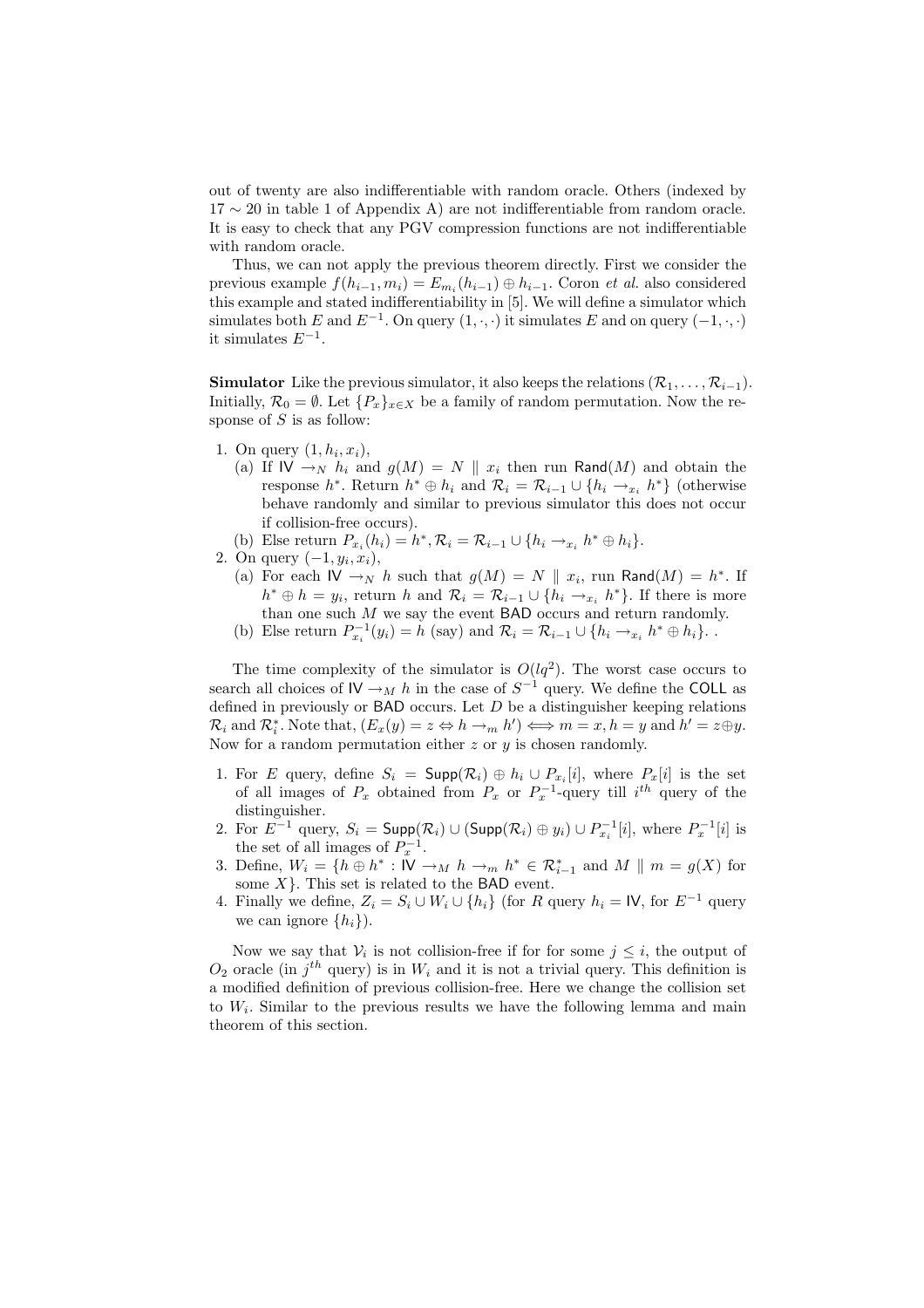**Lemma 3.** The conditional distribution of  $H, E, E^{-1}$ Rand, S and  $S^{-1}$  on i<sup>th</sup> query, given  $\mathcal{Q}_{i-1} \wedge \mathsf{CF}$  is uniformly distributed on the set  $X \setminus W_i$  provided it is not a trivial query, where  $h_i = I\mathcal{V}$  for  $\mathcal{O}_1$  query or  $(h_i, x_i)$  be the query for  $\mathcal{O}_2$ . In case of trivial query all distribution are degenerated.

**Proof.** If the query is non-trivial query and collision free is true then Rand,  $S$ ,  $S^{-1}, E$  and  $E^{-1}$  are uniformly distributed on the set  $X \setminus W_i$ . In case of  $H^E$ , the hash function, we can prove that  $Pr[H^E(M_i) = a_1] = Pr[H^E(M_i) = a_2]$ , where  $a_1, a_2 \in X \setminus W_i$ . While we count all possible functions E, we interchange the roll of  $a_1$  and  $a_2$  in the inputs and outputs of E (as in  $H<sup>f</sup>$ ). We skip the detail of the proof as it is similar to Lemma 1.

If collision free is true the response of trivial query is completely determined by the past view (for all possible oracles). For example, if it is  $S^{-1}$  query then note that there are not more than one choice of  $M$  (or  $h$ , see case (1)) as **BAD** events is included in the event  $\neg$  CF. Thus, there is exactly one h which is completely determined by the past view and this is the response of this query. Other cases also can be checked.  $\blacksquare$ 

**Lemma 4.**  $Pr[\neg \mathsf{CF}_1] = O(\frac{l^2q^2}{2^n})$  and  $Pr[\neg \mathsf{CF}_2] = O(\frac{q^2}{2^n})$ , where l is the maximum number of blocks in H-query.

Proof. The proof of the lemma is similar to lemma 2 except when BAD event occurs. For each query it will happen with probability  $O(q/2^n)$  as  $R(M) \oplus h = y_i$ has probability  $1/2^n$  and there can be at most  $2^n$  such M's. п

Theorem 5. Prefix-free single length MD hash functions in a fixed-size random oracle model is  $(t_D, t_S, q, \epsilon)$ -indifferentiable from a random oracle, for any  $t_D$ , with  $t_S = l \cdot \mathcal{O}(q^2)$  and  $\epsilon = 2^{-n+1} \cdot l^2 \cdot \mathcal{O}(q^2)$ , where l is the maximum length of a query made by the distinguisher D.

## Indifferentiability of sixteen PGV hash functions.

Now we consider all collision secure PGV hash functions. We will show, in the prefix-free mode, that sixteen (indexed by  $1 \sim 16$  in table 1 of Appendix A) out of twenty are also indifferentiable with random oracle. Others (indexed by  $17 \sim 20$  in table 1 of Appendix A) are not indifferentiable from random oracle. Till now we have shown for the case-1 of Appendix A. For other cases one can make similar analysis. For example,  $h_i = f(h_{i-1}, m_i) = E_{w_i}(m_i) \oplus h_{i-1}$ . So,  $(E_k(x) = y \Leftrightarrow h \rightarrow_m h') \Leftrightarrow m = x, h = x \oplus k \text{ and } h' = k \oplus x \oplus y.$  One can also define the simulator for other PGV functions similarly. The proof of the indifferentiability will follow similarly.

- 1. On query  $(1, k_i, x_i)$  i.e.  $E_{k_i}(x_i)$ ,
	- (a) If  $\mathsf{IV} \to_{N} h_i$  and  $g(M) = N \parallel x_i$  then run Rand(M) and obtain the response  $h^*$ . Return  $h^* \oplus k_i \oplus x_i$  and  $\mathcal{R}_i = \mathcal{R}_{i-1} \cup \{(k_i \oplus x_i) \rightarrow x_i} h^*\}$ (otherwise behave randomly and similar to previous simulator this does not occur if collision-free occurs).
	- (b) Else return  $P_{k_i}(x_i) = h^*, \mathcal{R}_i = \mathcal{R}_{i-1} \cup \{k_i \oplus x_i \rightarrow x_i h^* \oplus k_i \oplus x_i\}.$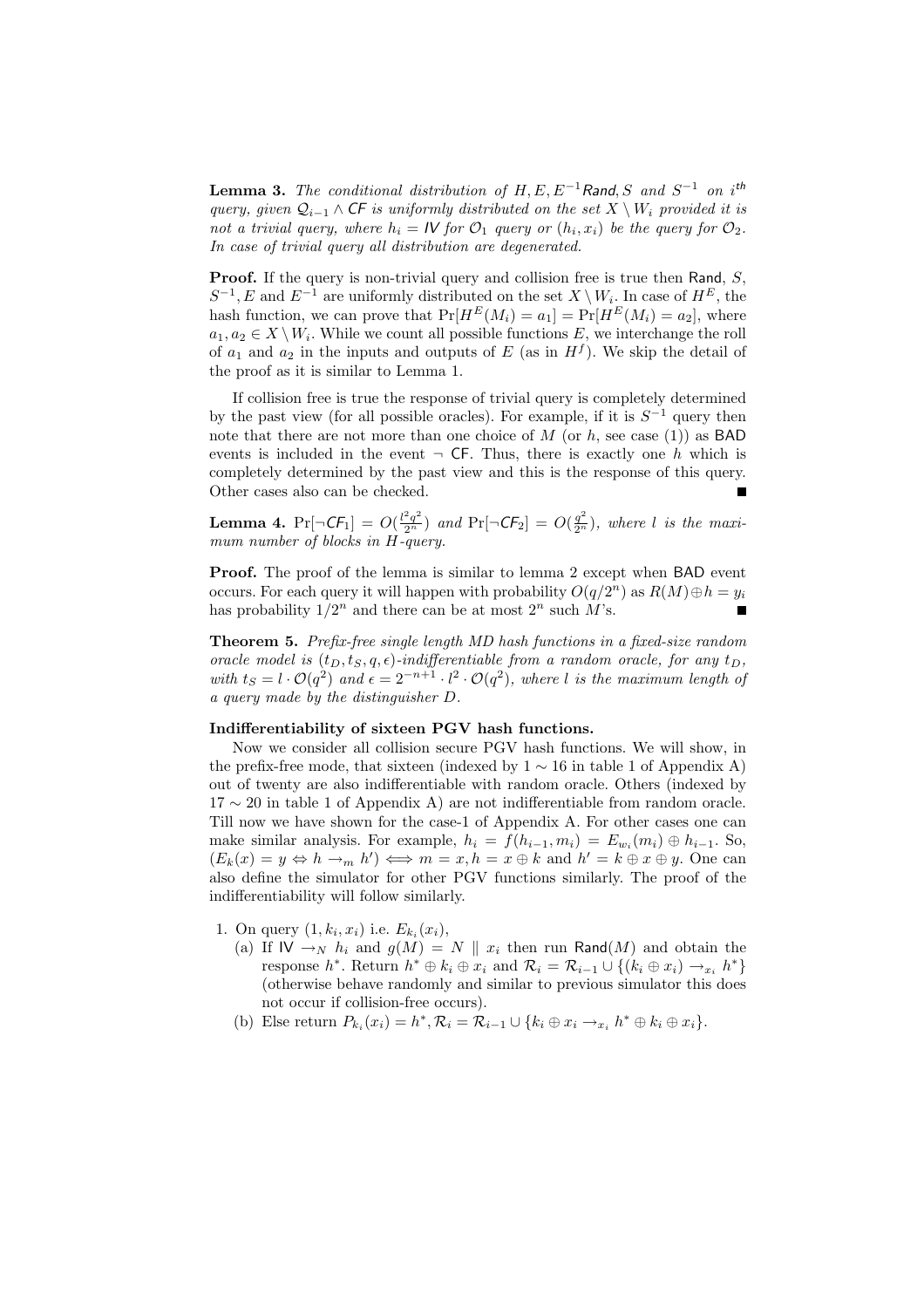- 2. On query  $(-1, k_i, y_i)$ , i.e.,  $E_{k_i}^{-1}(y_i)$ 
	- (a) For each  $\mathsf{IV} \to_N h$  such that  $g(M) = N \parallel k_i \oplus h$ , run Rand $(M) = h^*$ . If  $h^* \oplus h = y_i$ , return  $h \oplus k_i$  and  $\mathcal{R}_i = \mathcal{R}_{i-1} \cup \{h \to_{k_i \oplus h} h^*\}$ . If there is more than one such  $M$  we say the event  $BAD$  occurs and return randomly.
	- (b) Else return  $P_{k_i}^{-1}(y_i) = h$  (say) and  $\mathcal{R}_i = \mathcal{R}_{i-1} \cup \{h \oplus k_i \rightarrow x_i} h^* \oplus h \oplus k_i\}.$

## 3.3 Indifferentiability of Double Length hash functions

Now we consider the double length construction. A 2n-bit hash value  $x_l = (h_l, g_l)$ is computed from  $\kappa l$ -bit message  $(m_1, m_2, \dots, m_l)$  as follows. For  $i = 1, 2, \dots, l$ ,  $F(x_{i-1}, m_i) = (h_i, g_i)$  such that

$$
h_i = f(h_{i-1}, g_{i-1}, m_i)
$$
  

$$
g_i = f(p(h_{i-1}, g_{i-1}), m_i)
$$

where p is a permutation on 2n bits and p has no fixed point and  $p(q, h) \neq$  $(h, g)$  for any h, g. Further we assume that  $p^2(\cdot)$  is an identity permutation. One example would be  $p(x) = \overline{x}$ , where  $\overline{x}$  is the bitwise complement. We define an equivalence relation,  $w \equiv w^*$  if  $w = p(w^*)$  or  $w = w^*$ . Like previous simulator we define the simulator as follows:

**Simulator :** The simulator keeps the relations  $(\mathcal{R}_1, \ldots, \mathcal{R}_{i-1})$ . Initially,  $\mathcal{R}_0 = \emptyset$ . On the *i*<sup>th</sup> query  $(h_i, g_i, x_i)$ , the response of S is as follow:

- 1. If the ith query is same as a previous query, output same output of the previous query.
- 2. Else if  $\exists \mathsf{IV} \rightarrow_N h||g \in \mathcal{R}_{i-1}, g(M) = N || x_i$  where  $h||g \equiv h_i||g_i$ , then run Rand(M) and obtain the response  $h^*||g^*$ . For more than one choices of M, return a random string  $h^*||g^*$  (this will never happen if  $(\mathcal{R}_1, \ldots, \mathcal{R}_q)$  is collision-free).
	- (a) If  $h||g = h_i||g_i$  then return  $h^*$ .
	- (b) If  $h||g = p(h_i||g_i)$  then return  $g^*$ .
	- (c) If  $(p(h_i||g_i), x_i)$  has been queried before then
		- i. If  $h||g = h_i||g_i$  then  $\mathcal{R}_i = \mathcal{R}_{i-1} \cup \{h||g \to_{x_i} h^*||g^*\}.$
		- ii. If  $h||g = p(h_i||g_i)$  then  $\mathcal{R}_i = \mathcal{R}_{i-1} \cup \{h||g \to x_i g^*||h^*\}.$
- 3. Else return a random string  $h^*$ . If  $(p(h_i||g_i), x_i)$  has been queried before and response is  $g^*$  then  $\mathcal{R}_i = \mathcal{R}_{i-1} \cup \{h_i || g_i \to_{x_i} h^* || g^* \} \cup \{p(h||g) \to_{x_i} g^* || h^* \}.$

If distinguisher is making  $q$  queries at most then one can design the above simulator so that it runs in time  $O(lq)$ . In the worst case simulator has to back track to initial value to check whether condition (1) is satisfied or not and this needs at most  $O(lq)$  time. Similar to previous results we have the following lemma and main theorem of this section. Similar to prefix free MD construction, we can define support and collision free.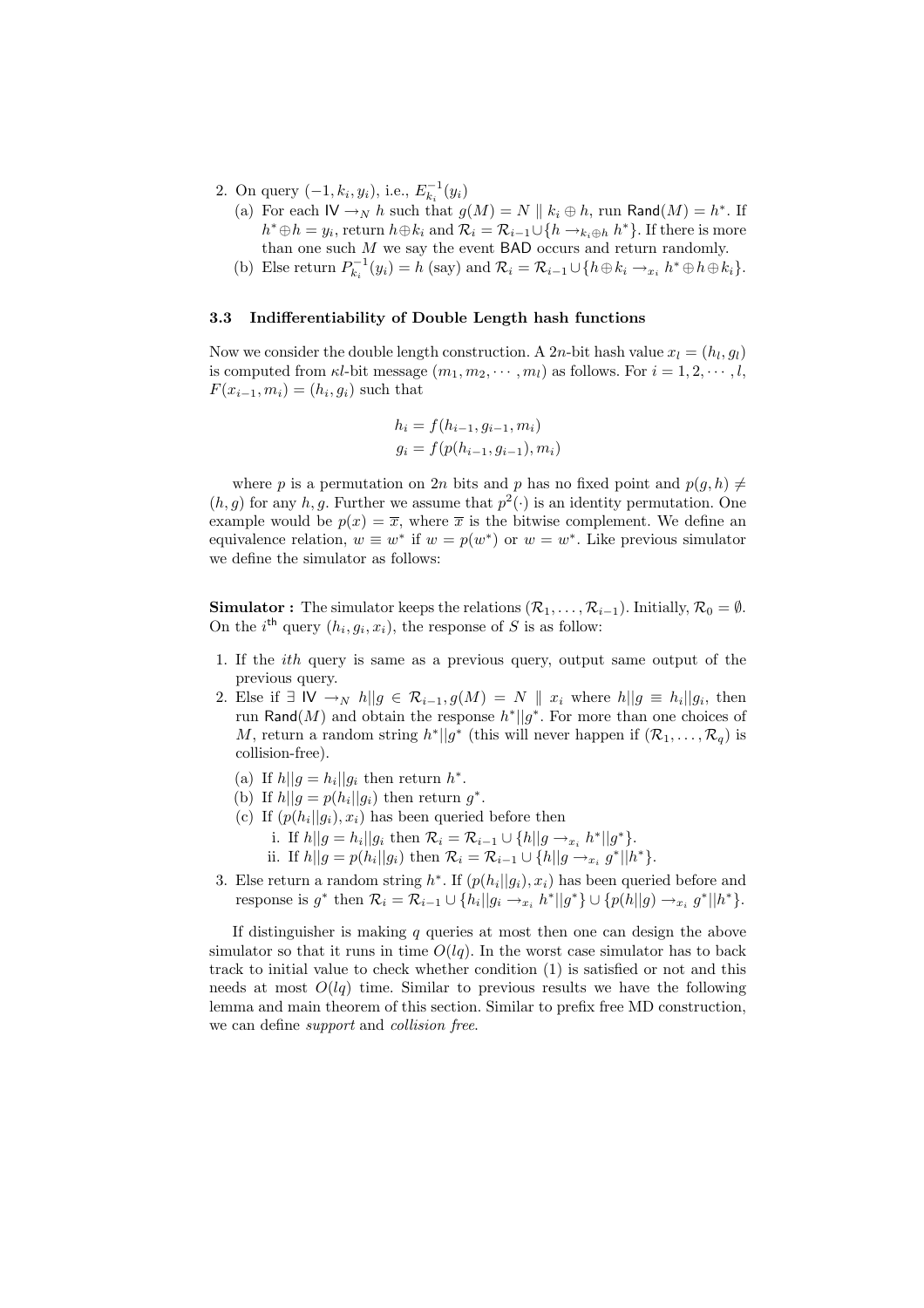- 1. Define support of a relation  $\mathcal{R}_i$  by a subset of X,  $\text{Supp}(\mathcal{R}_i) = \{h | |g, p(h||g):$  $|h||g \to_m h_1||g_1 \in \mathcal{R}_i$  ∪  $\{h||g, p(h||g) : h_1||g_1 \to_m h||g \in \mathcal{R}_i$  ∪  $\{W\}$ . Note that,  $\mathsf{Supp}(\mathcal{R}_i) = \mathsf{Supp}(\mathcal{R}_i^*)$ .
- 2. We say,  $r_i$  is a *trivial query* if  $r_i \in \mathcal{R}_{i-1}^*$ . Since g is a prefix-free padding,  $r_i$ can be trivial query only if any one of the following holds :
	- (a)  $r_i = \mathsf{IV} \to_{g(M)} h_\ell || g_\ell$ , where  $\mathsf{IV} = h_0 || g_0 \to_{m_1} h_1 || g_1 \to_{m_2} \ldots h_{\ell-1} || g_{\ell-1} \to_{m_\ell}$  $h_{\ell}||g_{\ell} \in \mathcal{R}_{i-1}^{*}$  and  $g(M) = m_1 || \ldots || m_{\ell}$ .
	- (b)  $r_i = h_{\ell-1}||g_{\ell-1} \to_{m_\ell} h_\ell$  or  $p(h_{\ell-1}||g_{\ell-1}) \to_{m_\ell} g_\ell$ , where  $\mathsf{IV} = h_0||g_0 \to_{m_1} h_\ell$  $h_1||g_1 \to_{m_2} \ldots h_{\ell-1}||g_{\ell-1}, \, \mathsf{IV} \to_{g(M)} h_{\ell}||g_{\ell} \in \mathcal{R}_{i-1}^*$  and  $g(M) = m_1 \parallel$  $\ldots \parallel m_\ell.$
	- (c)  $r_i$  is a repetition query i.e.  $r_i = r_j$  for some  $j < i$ . For simplicity we can assume that there is no repetition query as distinguisher's point of view it doest not help anything.
- 3. We say V is not *collision free* (or in short  $\neg$  CF) if for some *i* one of followings hold :
	- (a) In case of  $\mathcal{O}_1$  query :  $r_i = h_i ||g_i \rightarrow_M h'||g'$  is non trivial and  $h'||g' \in$  $\mathsf{Supp}(\mathcal{R}_{i-1})\cup\{h_i||g_i\}.$
	- (b) In case of  $\mathcal{O}_2$  query :  $r_i = h_i || g_i \rightarrow_{m_i} h'$  is non trivial and  $\mathcal{O}_2(p(h_i || g_i), x_i) =$ g' has been queried before and  $h'||g'$  or  $g'||h' \in \text{Supp}(\mathcal{R}_{i-1}) \cup \{h_i||g_i\} \cup$  $\{p(h_i||g_i)\}.$

**Lemma 5.** Given  $Q_{i-1} \wedge CF$ , the conditional distribution of H, f, Rand and S on  $i<sup>th</sup>$  query is uniformly distributed on the set  $X \setminus (Supp(\mathcal{R}_{i-1}) \cup \{h_i||g_i\})$  provided it is not a trivial query, where  $h_i||g_i = \mathcal{W}$  for  $\mathcal{O}_1$  query or  $(h_i||g_i, x_i)$  be the query for  $\mathcal{O}_2$ .

**Proof.** Given  $a (= a_1 \parallel a_2)$  and  $a' (= a'_1 \parallel a'_2) \notin X \setminus (\text{Supp}(\mathcal{R}_{i-1}) \cup \{h_i | [g_i\}), \text{Let}$  $A = \{f: X \times B \to X : H^f(M) = a \wedge f \text{ satisfies } \mathcal{Q}_{i-1}\}.$  Similarly define A' for a'. Similar to prefix free MD construction, we can define a bijection  $\phi$  between  $A$  and  $A'$  similar to the Lemma 5.

- 1. If  $f \in A$  then  $\phi(f)(b, x)||\phi(f)(p(b), x) = f(b, x)||f(p(b), x)$  if  $\{f(b, x)||f(p(b), x), b\} \cap$  ${a, a'} = \phi$
- 2.  $\phi(f)(a,x)||\phi(f)(p(a),x) = f(a',x)||f(p(a'),x)$  if  $f(a',x)||f(p(a'),x) \notin \{a,a'\}.$ Similarly,  $\phi(f)(a', x)||\phi(f)(p(a'), x) = f(a, x)||f(p(a), x)$  if  $f(a, x)||f(p(a), x) \notin$  ${a, a'}.$
- 3. If  $b \notin \{a, a'\}$  but  $f(b, x)||f(p(b), x) = a$  then  $\phi(f)(b, x)||\phi(f)(p(b), x) = a'$ . Similarly,  $f(b, x)||f(p(b), x) = a'$  then  $\phi(f)(b, x)||\phi(f)(p(b), x) = a$ .
- 4. There are four other possibilities i.e.
	- (a) if  $f(a,x)||f(p(a),x) = a$  then  $\phi(f)(a',x)||\phi(f)(p(a'),x) = a'$ .
	- (b) if  $f(a,x)||f(p(a),x) = a'$  then  $\phi(f)(a',x)||\phi(f)(p(a'),x) = a$ .
	- (c) if  $f(a',x)||f(p(a'),x) = a$  then  $\phi(f)(a,x)||\phi(f)(p(a),x) = a'$ .
	- (d) if  $f(a',x)||f(p(a'),x) = a'$  then  $\phi(f)(a,x)||\phi(f)(p(a),x) = a$ .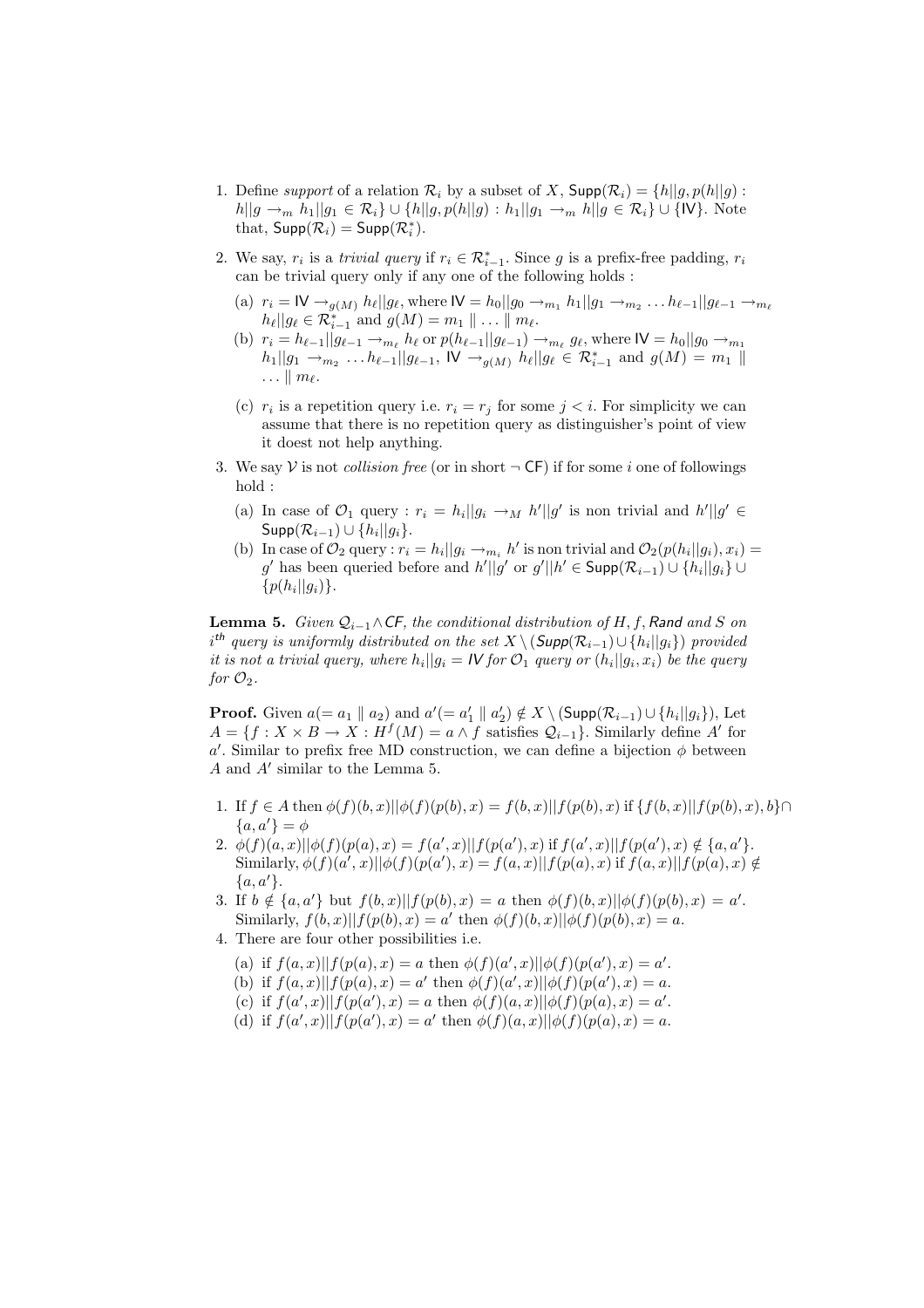Now it is easy to check that  $\phi(f)$  is well defined and it belongs to A'. Here, we mainly interchange the roll of  $a$  and  $a'$  in all possible cases of input and output keeping others same. Thus, given  $H^f(M) = a$ , we should have  $H^{\phi(f)}(M) = a'$ keeping all other equalities fixed (in  $\mathcal{Q}_{i-1}$ ). Now it is also easy to check that this is a bijection as we can define the inverse function similarly. Thus,  $|A| = |A'|$ and hence the probabilities are equal. We can prove similarly for the distribution of  $f$ . So we skip the proof of this. п

Now we bound the probability of collision events for both cases.

**Lemma 6.**  $Pr[\neg \mathsf{CF}_1] = O(\frac{l^2q^2}{2^{2n}})$  $\frac{d^2q^2}{2^{2n}}$ ) and Pr[ $\neg$ CF<sub>2</sub>] = O( $\frac{q^2}{2^{2n}}$  $\frac{q^2}{2^{2n}}$ ), where l is the maximum number of blocks in H-query and  $|X| = 2^{2n}$ .

**Proof.** The proof is also similar to the Lemma 2. So we skip the proof. П

**Theorem 6.** Let  $F$  be above double length hash function. Then for any prefixfree function g,  $MD_g^F$  in a single-size random oracle model is  $(t_D, t_S, q, \epsilon)$ indifferentiable from  $\alpha$  random oracle, for any  $t_D$ , with  $t_S = l \cdot \mathcal{O}(q)$  and  $\epsilon =$  $2^{-2n+1} \cdot l^2 \cdot \mathcal{O}(q^2)$ , where l is the maximum length of a query made by the distinguisher D.

## 4 Attack on Some SBL and DBL Hash Functions

In this section we define PGV and PBGV hash functions. We give some indifferentiable attacks on some of these hash functions. We show only attacks with one-block padded message. More than one block, we can attack similarly.

#### The Preneel-Govaerts-Vandewalle (PGV) schemes [17]

Let  $x_0$  be the initial value and  $\kappa = N$ . E is N-bit block cipher with an N-bit key. An N-bit hash value  $x_l$  is computed from  $\kappa l$ -bit message  $(m_1, m_2, \dots, m_l)$ as follows. For  $i = 1, 2, \dots, l$ ,

$$
F(x_{i-1}, m_i) = x_i = E_a(b) \oplus c
$$

where  $a, b, c \in \{x_{i-1}, m_i, v, x_{i-1} \oplus m_i\}$ . Here, v is a constant.

Among 20 collision resistant PGV schemes, even we use prefix-free padding g, we show that 4 schemes are differentiable from random oracle. 4 schemes are  $F_1(h_{i-1}, m_i) = E_{h_{i-1}}(m_i) \oplus m_i, F_2(h_{i-1}, m_i) = E_{h_{i-1}}(m_i \oplus h_{i-1}) \oplus m_i \oplus h_{i-1},$  $F_3(h_{i-1}, m_i) = E_{h_{i-1}}(m_i) \oplus m_i \oplus h_{i-1}$ , and  $F_4(h_{i-1}, m_i) = E_{h_{i-1}}(m_i \oplus h_{i-1}) \oplus m_i$ . Here, we consider  $F_1$ . Similarly, we can show the insecurity of other 3 cases.

- − distinguisher D can access to oracles  $(\mathcal{O}_1, \mathcal{O}_2)$  where  $(\mathcal{O}_1, \mathcal{O}_2)$  is  $(H, E, E^{-1})$ or  $(Rand, S, S^{-1})$ .
	- make a random query M such that  $q(M) = m$  and  $|m| = n$ , then give the query M to oracle  $\mathcal{O}_1$  and receive z.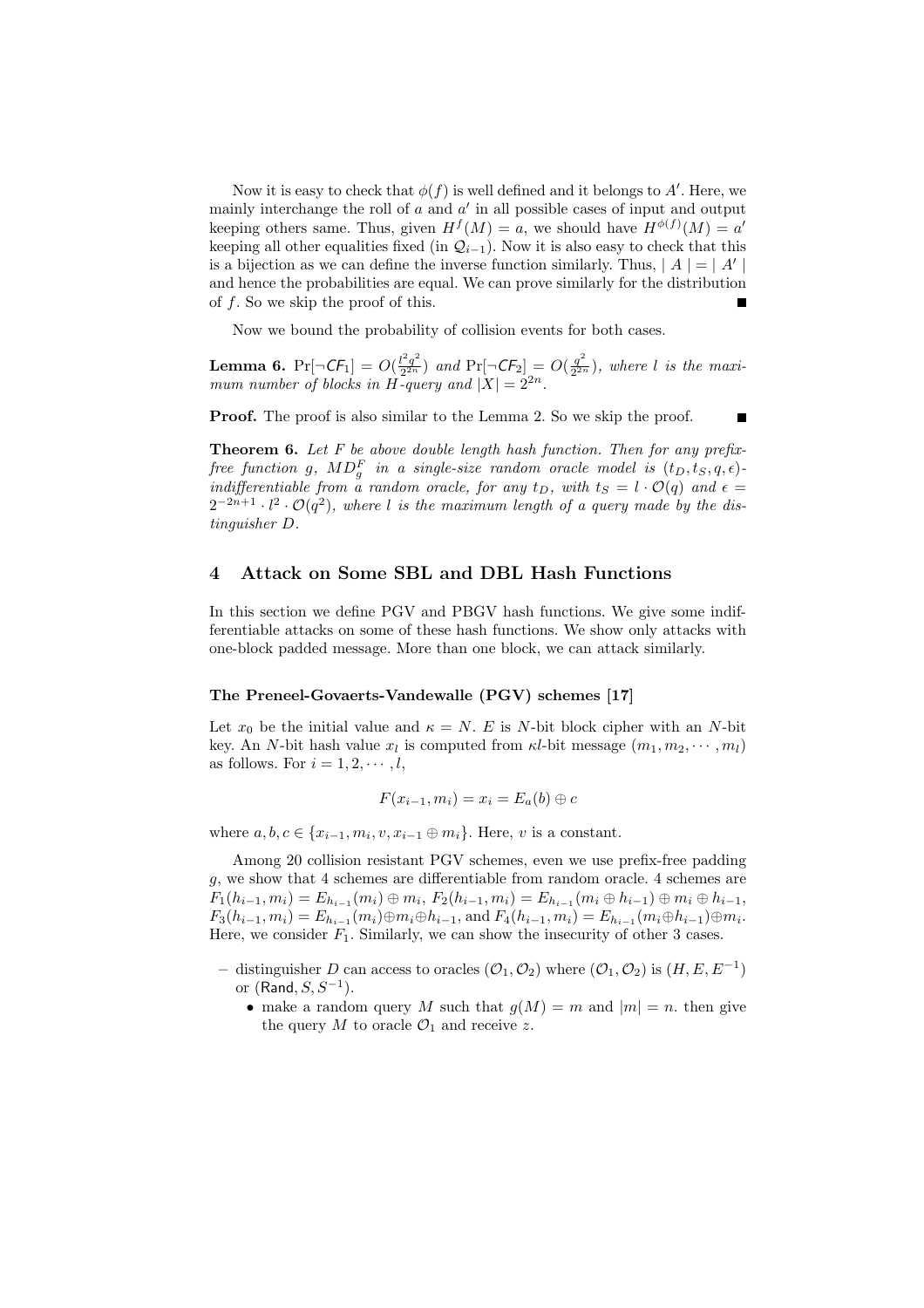- make an inverse query  $(-1, x_0, z \oplus m)$  to  $\mathcal{O}_2$  and receive  $m^*$ .
- if  $m = m^*$  output 1, otherwise 0.
- Since any simulator S can know random m only with probability  $2^{-n}$ ,

$$
|\Pr[D^{H,E,E^{-1}}=1]-\Pr[D^{R,S,S^{-1}}=1]|=1-2^{-n}
$$

This is not negligible. So  $MD_g^{F_1}$  is differentiable from random oracle.

#### The Preneel-Bosselaers-Govaerts-Vandewalle (PBGV) scheme [16]

Let  $x_0 = (h_0, g_0)$  be initial value and  $N = 2n$  and  $\kappa = N$ . E is N-bit block cipher with an N-bit key. A N-bit hash value  $x_l = (h_l, g_l)$  is computed from  $\kappa l$ -bit message  $m = (m_1, m_2, \dots, m_l)$  where  $m_i = (m_{i,1}, m_{i,2})$  and  $|m_{i,1}| = |m_{i,2}| = n$ . For  $i = 1, 2, \dots, l$ ,  $F(x_{i-1}, m_i) = (h_i, g_i)$  is defined as follows.

$$
h_i = E_{m_{i,1} \oplus m_{i,2}}(h_{i-1} \oplus g_{i-1}) \oplus m_{i,1} \oplus h_{i-1} \oplus g_{i-1}
$$
  

$$
g_i = E_{m_{i,1} \oplus h_{i-1}}(m_{i,2} \oplus g_{i-1}) \oplus m_{i,2} \oplus h_{i-1} \oplus g_{i-1}
$$

The following is the indifferentiable attack for the PBGV scheme.

- − distinguisher D can access to oracles  $(\mathcal{O}_1, \mathcal{O}_2)$  where  $(\mathcal{O}_1, \mathcal{O}_2)$  is  $(H, E, E^{-1})$ or  $(Rand, S, S^{-1}).$ 
	- make a random query M such that  $g(M) = m_1 = m_{1,1}||m_{1,2}$  and  $|m_1| =$ 2n. Then give the query M to oracle  $\mathcal{O}_1$  and receive  $x_1 = (h_1, g_1)$ .
	- make an inverse query  $(-1, m_{1,2} \oplus h_0 \oplus g_0 \oplus g_1, m_{1,1} \oplus h_0)$  to  $\mathcal{O}_2$  and receive out.
	- if  $out = m_{1,2} \oplus g_0$  output 1, otherwise 0.
	- Since any simulator S can know random  $m_1$ <sub>2</sub> only with probability  $2^{-n}$ ,

 $|\Pr[D^{H,E,E^{-1}}=1]-\Pr[D^{R,S,S^{-1}}=1]|=1-2^{-n}$ 

This is not negligible. So  $MD<sub>g</sub><sup>F</sup>$  is differentiable from random oracle.

By using the same idea one can find indifferentiability attack on QG-I, LOKI DBH, MDC-2 and some of the Hirose's double length hash constructions.

# 5 Conclusion

As hash function is at times a popular candidate for approximation of a random oracle, the notion of indifferentiability is important to study. In this paper we have studied many known designs of hash function in term of indifferentiability. Some of them are secure and against some of them we have found attack. So there are many designs, for example sixteen PGV hash functions, which are secure beyond the collision security. This paper also presents an unified way to prove the indifferentiability for many designs of hash functions. Finally we note that there are still many designs whose security analysis in the view of indifferentiability are open.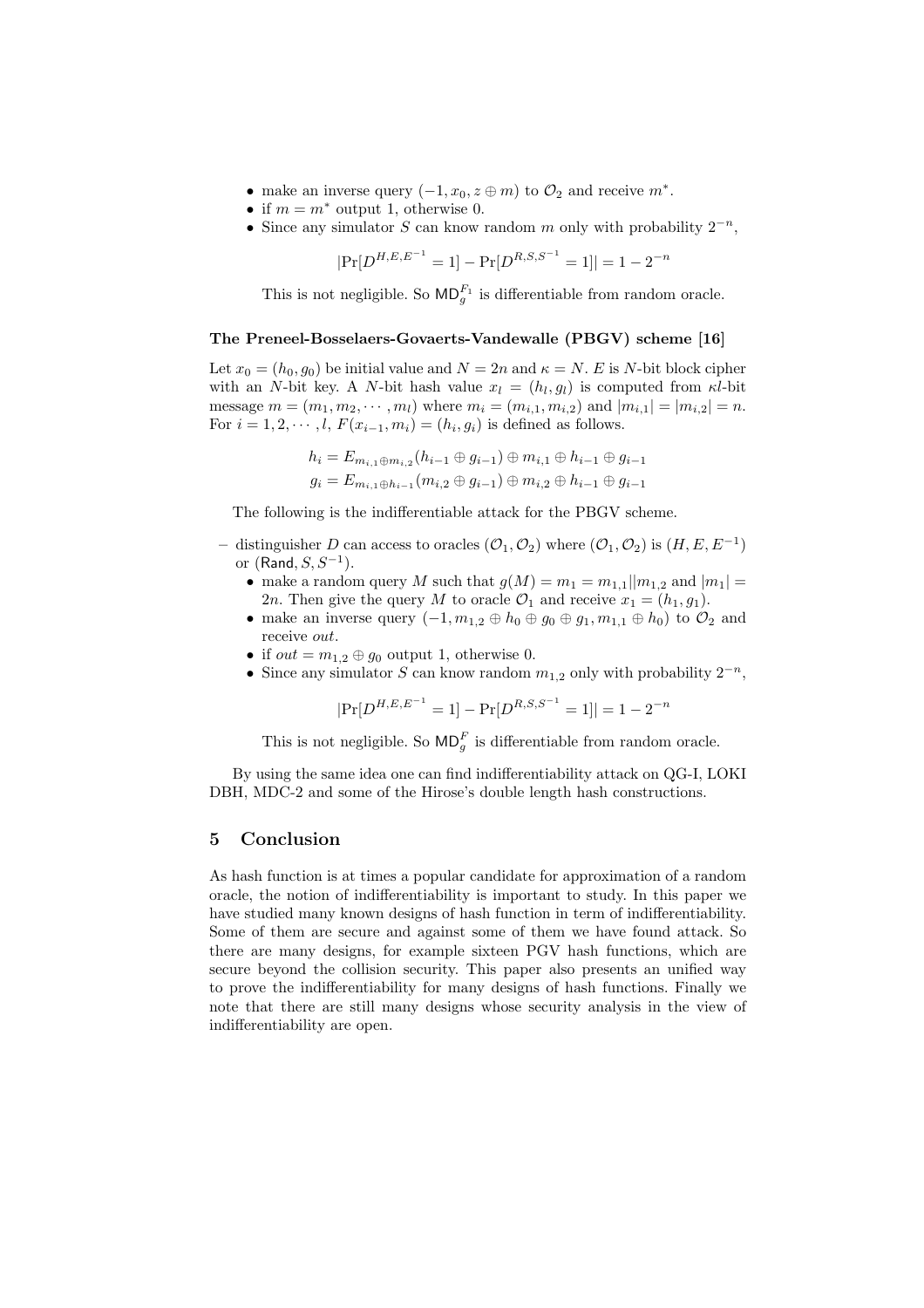## Acknowledgement

The first author was supported by the Korea Research Foundation Grant funded by the Korean Government(MOEHRD) (KRF- 2005-213-C00005).

## References

- 1. M. Bellare and P. Rogaway. Random Oracles Are Practical : A Paradigm for Designing Efficient Protocols. In 1st Conference on Computing and Communications Security, ACM, pages 62–73. 1993.
- 2. J. Black, P. Rogaway, and T. Shrimpton. Black-box analysis of the blockcipher-based hash function constructions from PGV. In Advances in Cryptology-Crypto'2002, volume 2442 of Lecture Notes in Computer Science, pages 320–335. Springer-Verlag, 2002.
- 3. B. O. Brachtl, D. Coppersmith, M. M. Hyden, S. M. Matyas, C. H. Meyer, J. Oseas, S. Pilpel, and M. Schilling, "Data authentication using modification detection codes based on a public one way encryption function ," U.S. Patent Number 4,908,861, March 13, 1990.
- 4. L. Brown, J. Pieprzyk and J. Seberry. LOKI A Cryptographic Primitive for Authentication and Secrecy Applications. In Advances in Cryptology-Auscrypt'1990, volume 453 of Lecture Notes in Computer Science, pages 229–236. Springer-Verlag, 1990.
- 5. J. S. Coron, Y. Dodis, C. Malinaud and P. Puniya. Merkle-Damgard Revisited: How to Construct a Hash Function. In Advances in Cryptology-Crypto'2005, volume 3621 of Lecture Notes in Computer Science, pages 430–448. Springer-Verlag, 2005.
- 6. I. B. Damgard. A design principle for hash functions. In Advances in Cryptology-Crypto'1989, volume 435 of Lecture Notes in Computer Science, pages 416–427. Springer-Verlag, 1989.
- 7. S. Even, and Y. Mansour. A construction of a cipher from a single pseudorandom permutation. In Advances in Cryptology-Asiacrypt'1991, volume 739 of Lecture Notes in Computer Science, pages 210–224. Springer-Verlag, 1992.
- 8. S. Hirose. Provably Secure Double-Block-Length Hash Functions in a Black-Box Model. In ICISC'2004, volume 3506 of Lecture Notes in Computer Science, pages 330–342. Springer-Verlag, 2005.
- 9. S. Hirose. Some Plausible Constructions of Double-Block-Length Hash Functions. To appear in proceeding of FSE' 2006.
- 10. J. Kilian, and P. Rogaway. How to protect DES against exhaustive key search. In Journal of Cryptology, 14(1):17-35, 2001, Earlier version in CRYPTO' 96.
- 11. X. Lai and J. L. Massey. Hash Functions Based on Block Ciphers. In Advances in Cryptology-Eurocrypt'1992, volume 658 of Lecture Notes in Computer Science, pages 55–70. Springer-Verlag, 1993.
- 12. Stefan Lucks. A Failure-Friendly Design Principle for Hash Functions. In Advances in Cryptology-Asiacrypt'2005, volume 3788 of Lecture Notes in Computer Science, pages 474–494. Springer-Verlag, 2005.